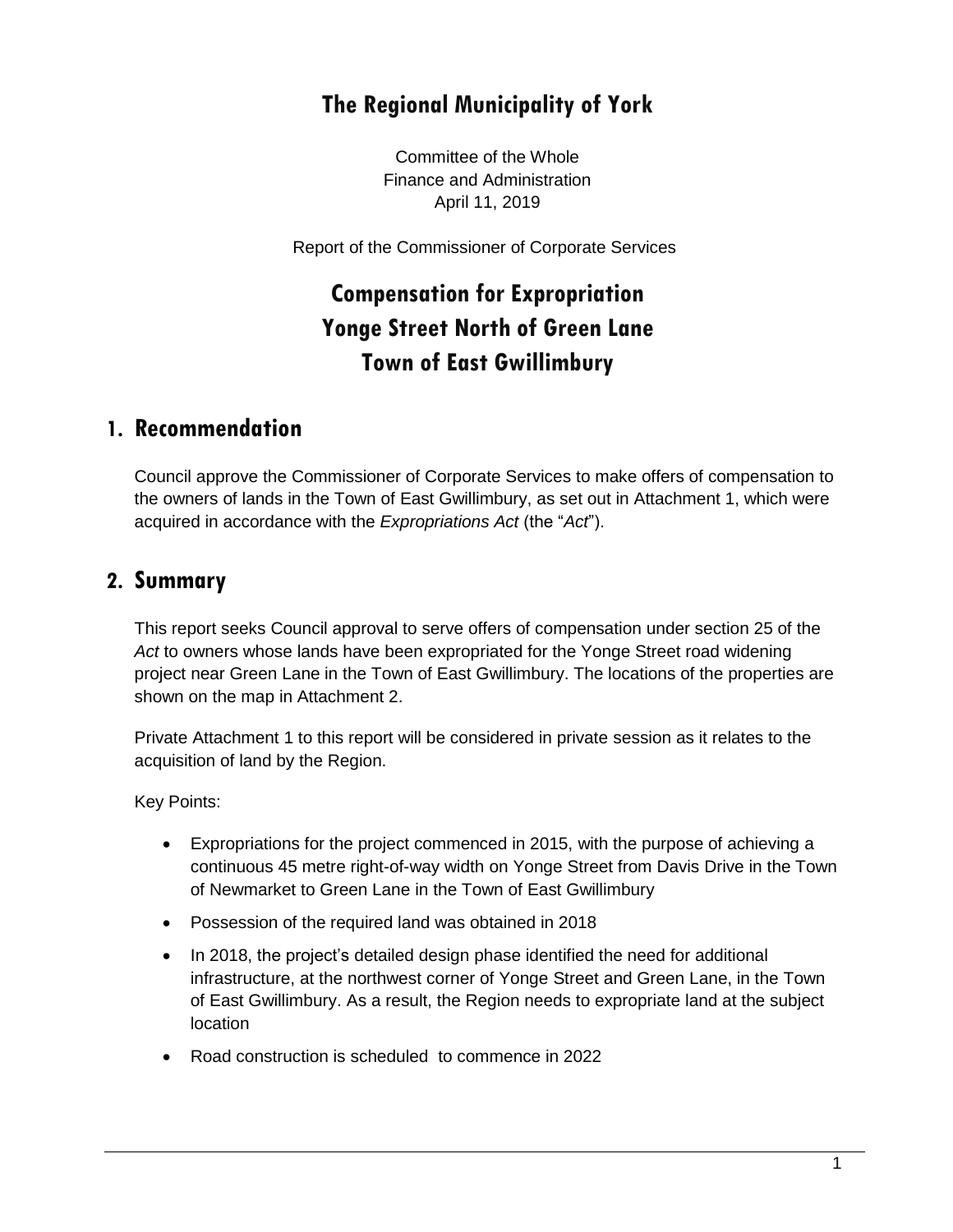# **3. Background**

## **The Region is planning to widen Yonge Street from four to six lanes, from Davis Drive in Newmarket to north of Green Lane in East Gwillimbury**

An Environmental Assessment (EA) was completed in 2008, which recommended the widening of Yonge Street from four to six lanes with provisions for off street cycling and protection for future rapid transit development from Davis Drive to Green Lane.

# **The subject lands are additional to lands previously acquired for the Yonge Street widening project**

In [June 2016,](http://www.york.ca/wps/wcm/connect/yorkpublic/1965554d-351c-4086-809a-e84333297b70/jun+16+yonge+ex.pdf?MOD=AJPERES) Council authorized the expropriation of 26 property owners along Yonge Street between Davis Drive and Green Lane, to ensure that a 45 metre right-of-way width was owned for road widening purposes. The subject lands were not part of the original requirements.

As detailed engineering design progressed, it was determined that additional lands were required to accommodate utility relocations and an enlarged YRT bus shelter pad. The requirements are located on two properties at the northwest quadrant of Yonge Street and Green Lane. The timing of acquiring the subject lands through expropriation will not affect the construction schedule for the project.

In [June 2018,](https://www.york.ca/wps/wcm/connect/yorkpublic/4181c753-f373-4a14-b560-fe89bd96a13b/jun+21+exp+yonge+ex.pdf?MOD=AJPERES) Council authorized expropriation of the two subject properties. There were no requests for Hearings of Necessity.

#### **This report seeks Council authorization to serve offers of compensation**

This report requests Council authorization to issue offers of compensation to two owners that the Region requires land from for the project. This is the third of three steps in the Council approval process for property expropriation, as indicated in Figure 1 below.

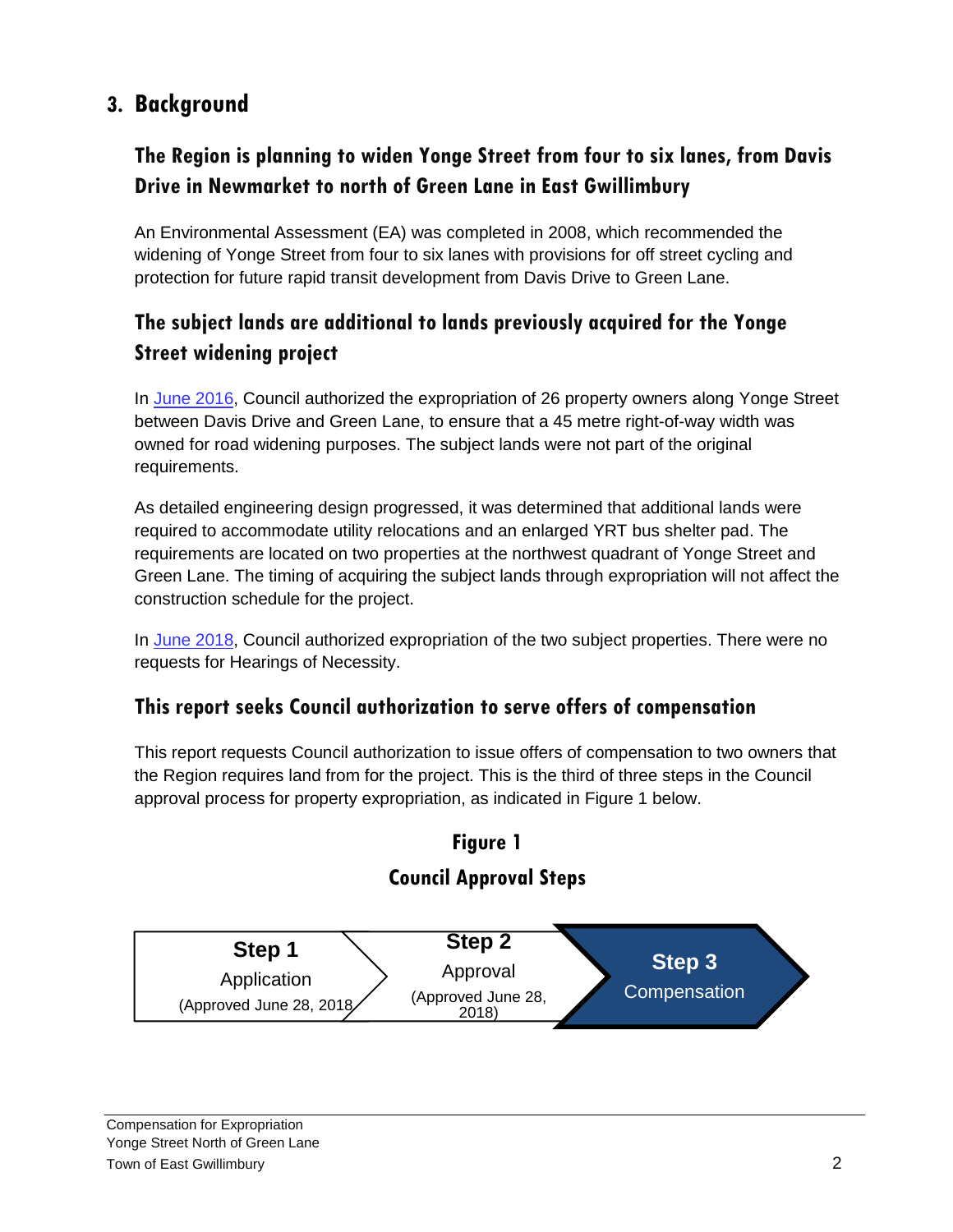# **4. Analysis**

## **Expropriation plans have been registered for the subject lands**

The Region acquired title to the lands when the expropriation plans were registered at the Land Registry Office. Although the Region obtained ownership of the land when the expropriation plan was registered, possession is only obtained after the section 25 offers of compensation have been served. Possession of the lands is anticipated for May, 2019.

## **Independent appraisal reports provide the value which forms the basis of the offers**

Independent appraisals were commissioned to provide the offers of compensation. Section 25 of the *Act* requires the Region to make two offers of compensation to an owner. The first is an offer of full compensation for the market value of the lands expropriated. If the owner accepts the offer, then the owner, with a few exceptions, accepts the offer in full satisfaction of any claims the owner may have with respect to the expropriation. The second is an offer to pay the owner the market value of the lands expropriated, but permits the owner to make a future claim for additional compensation in accordance with the *Act*.

## **Environmental due diligence has been undertaken**

As part of the environmental due diligence process, a Contamination Overview Study (COS) was completed by external engineering design consultants to identify potential environmental concerns. Legal Services was consulted about the results of the COS and the need for further investigations. No concerns were identified and no further action is required.

# **5. Financial**

The funding required to complete the property acquisition for these properties has been included in the 2019 Capital Budget for Transportation Services, Capital Planning and Delivery Branch.

## **6. Local Impact**

The subject lands will be incorporated into the Yonge Street widening project. Once construction is complete, the six lanes of traffic will improve traffic operations for the travelling public, meet growth in the area, and allow for future rapid transit improvements.